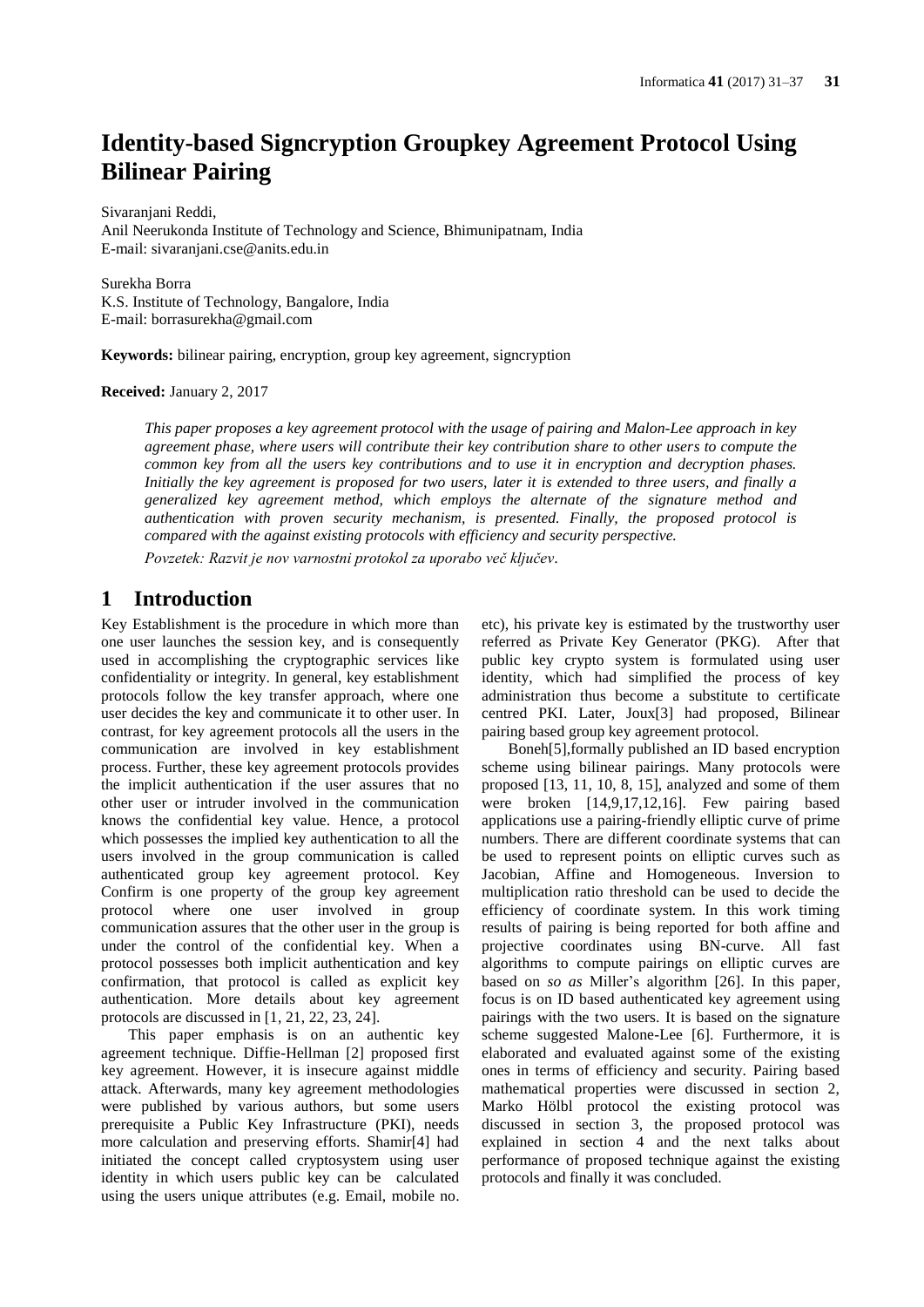### **2 Preliminaries**

This section presents a notation of bilinear pairing operations which are to be used next.

**Bilinear maps[5] [6]:** Let  $(G_1, +)$ ,  $(G_2, +)$  and  $(G_T, \cdot)$ are the two additive and one multiplicative group of prime order q > 2k for a security parameter k  $\epsilon$  N, then there exists a bilinear map  $\hat{e}: G_1 \times G_2 \rightarrow G_T$  that has the following properties:

- 1. Bilinearity:  $\hat{e}$  (aP, bQ) =  $\hat{e}$  (P,Q)<sup>ab</sup>, where P,Q  $\in$  G<sub>1</sub>, and a,  $b \in Z$ , can be reformulated as:  $e(P + Q,R) = e(P,R) e(Q,R)$  and  $e(P,Q + R) =$  $e(P,Q)e(P,R)$  for P,Q,R  $\in G_1$
- 2. Non-degeneracy:  $\hat{e}(P, Q) = 1$ , if  $Q \in G_2$ iff  $P = 1 \in$  $G<sub>1</sub>$ .
- 3. Computability: ê (P, Q) is efficiently computable if P  $\in G_1$  and Q  $\in G_2$ .

When  $G_1 = G_2$  and P=Q then that group is termed as symmetric bilinear map.

### **2.1 Signcryption**

Signcryption is a type of crypto mechanism and offers security services. It performs encryption and data signing in a single operation, and satisfies the requirements of smaller bandwidth and less computational cost by doing the operations sequentially. In symmetric encryption schemes it is computationally impossible to extract the plaintext from the signcrypted message without receiver's private key. As in symmetric digital signature, creation of signcrypted text without using the private key of the sender is computationally infeasible. Some of the existing signcryption mechanisms are as follows:

#### **A. Malone -Lee ID-based encryption scheme[6]**

The detailed description of the Malonee Lee identity based encryption is as follows:

**Step 1: (Setup):** A PKG considers hash functions  $H_1$ : {0,1}<sup>\*</sup> →  $G_1$ ,  $H_2$ : {0,1}<sup>\*</sup> →  $Z_q^*$ ,  $H_3$ :  $G_{2\rightarrow}$  {0,1}<sup>l</sup> and a generator P. The PKG can choose a random integer as master private key s and calculates  $P_{pub} = SP$ . Finally publishes the parameters  $\langle P, \hat{e}, P_{pub}, H_1, H_2, H_3 \rangle$ , by keeping PKG's secret keys as secret.

**Step 2: (Extract):** For given user identification  $ID \in$  ${0,1}^*$ , the PKG calculates the public key  $QID = H_1(ID)$ and secret key  $SID = s *QID$ .

**Step 3: (sign):** For the given secret key SID and message  $M \in \{0,1\}^*$ , the sender selects random number  $r \in Z_q^*$ , and U=rP, then computes r=H<sub>2</sub>(U|| M), W=  $r^*P_{pub}$ , V= $r^*SID+W$ , y=e(W,QID), x= $H_3(y)$  and C=x $\oplus$ M, finalizes the signature as (C,U,V) and then send it to receiver side.

**Step 4: (unsigncrypt)**: Upon receiving the signature (C,U,V), receiver computes public key of the sender using his identity  $QID = H_1((ID))$ , parse the signature

 $(C, U, V)$  then computes y=e(SID,U), x= $H_3(y)$ , M=x $\oplus$  C, r=H<sub>2</sub>(U|| M), and then accepts M if  $e(V,P)$ =  $e(U, P_{pub})^*e(QID, P_{pub})^r$ 

Advantages: Eliminates distribution of the public key. Authentication of the public key is implicitly guaranteed as long as individual user kept his private key secure.

Disadvantage: Establishment of the secure channel is required between the user and the PKG.

#### **B. Boneh IBE cryptosystem[5]**

Boneh has proposed an identity based encryption technique to encrypt the message using pairing. It mainly contains four algorithms described as follows*:*

**Step 1: (Setup):** A PKG considers two hash functions,  $H_1$  and  $H_3$ . The PKG can choose random s  $\in Z_q$  master private key, and calculates  $P_{pub} = SP$ . Finally, publishes the parameters  $\langle P, \hat{e}, P_{pub}, H_1, H_3 \rangle$ , by keeping PKG's secret keys as secret.

**Step 2: (Extract):** For the given user identity  $(ID) \in$  ${0,1}^*$  the PKG calculates publickey  $QID = H_1((ID)$  and secret key  $SID = s*QID$ .

**Step 3: (encrypt):** An user can choose r, then calculates ciphertext(C) for M, be C= (rP,  $M \oplus H_3(g_{1D}^r)$ ) where  $g_{ID} = e \left( QID, P_{pub} \right)$ 

**Step 4: (decrypt):** from the received  $C = (U, V)$  receiver computes V  $\bigoplus H_3(e(SID, U))$  in order to extract M.

Advantage: This mechanism is secure against forgery under the chosen plaintext attack under Strong Diffie Hellman(SDH) assumption without using oracle model.

Disadvantages: All the hash functions are random hash functions. Further, as the public keys are directly computed, it leads to avoidance of certificate maintenance.

#### **C. Hesse identity based signature[25]**

A signature is computed and enclosed to M before sending onto other side. Upon receiving M along with the signature; the receiver tries to verify the signature before accepting the M. The detailed Hesse mechanism is as follows:

Step 1: (Setup): A PKG considers hash function  $H_1$ ,  $H: \{0,1\}^* X G_2 \to Z_q^*$ . The PKG can choose s master private key and calculates  $P_{pub} = SP$ . Finally publish the parameters  $\langle P, \hat{e}, P_{pub}, H_1, H \rangle$ , by keeping PKG's secret key s as secret.

**Step 2: (Extract):** For given user with identity (ID), the PKG calculates the public key  $QID = H_1(ID)$  and the secret key  $SID = s*QID$ .

**Step 3: (Sign):** for the given secret key SID and M  $\in$  $\{0,1\}^*$ , the sender selects  $P_1 \in G_1$  and  $k \in Z_q^*$ , and then computes  $r = e(P_1, P)^k$ ,  $v=H(M,r)$  and  $u=v*SID +$  $k^*P_1$ ., finalizes the signature is (u,v).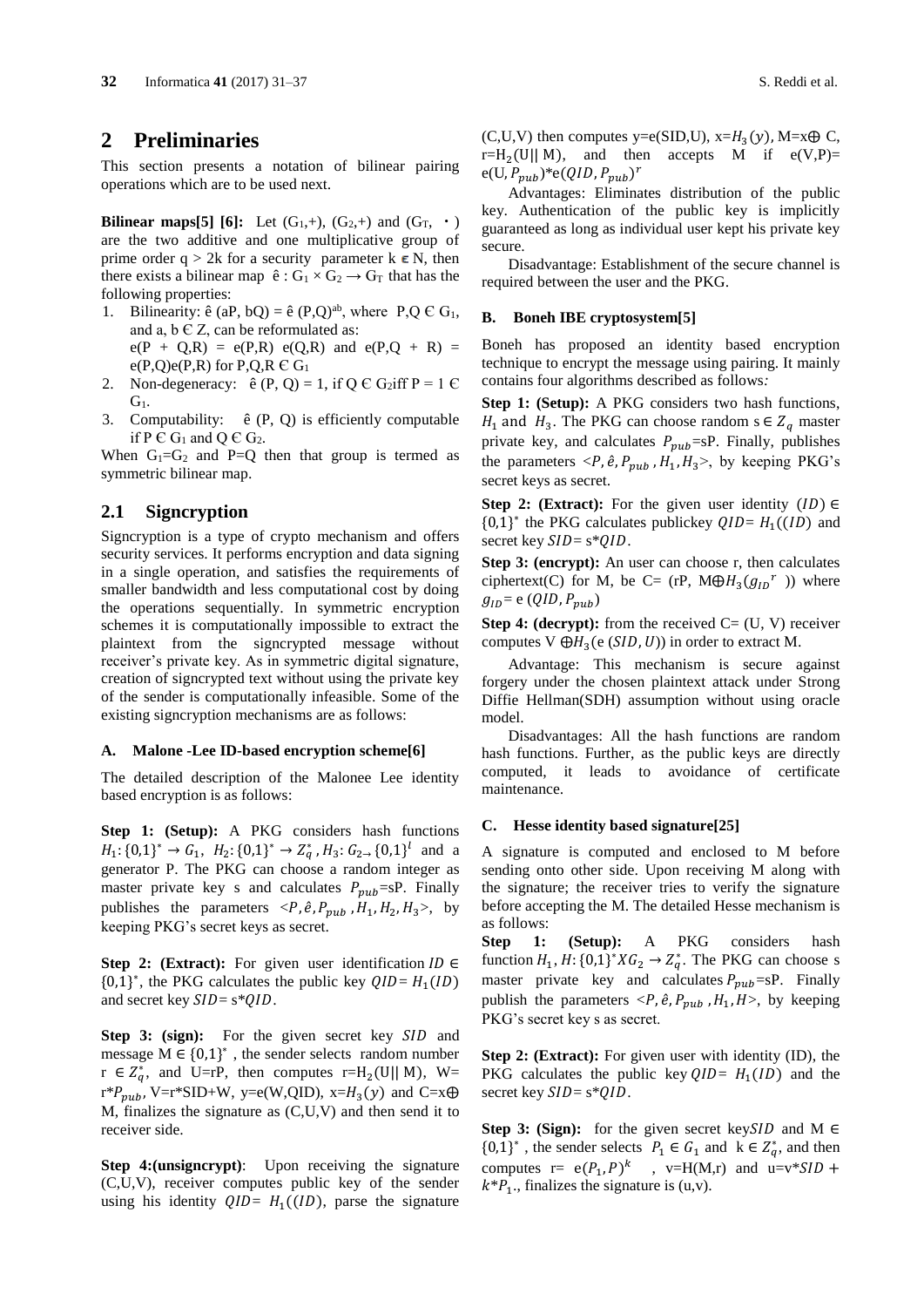Advantages: It is secure against adaptive chosen message attack in the random oracle model.

Disadvantages: As PKG is generating the private keys of user, there may be a scope to decrypt or sign any message without any authorization. Hence it may not be fit to attain non repudiation

### **2.2 Security analysis**

The protocol mechanism presented in this paper is equipped with the following listed attributes:

(i) Known key Security: For each session, the participant randomly selects h<sup>i</sup> and ri, results separate independent group encryption key and decryption keys for other sessions. A leakage of group decryption keys in one session will not help in derivation of other session group decryption keys.

(ii) Unknown key share: In proposed protocol, each participant  $U_i$  generates a signature  $\rho_i$  using x<sub>i</sub>. Therefore, group participants can verify the  $\rho_i$  if it is from authorized person or not. Hence, no non group participant can be impersonated.

(iii) Key compromise impersonate: Due to generation of unforgeable signature by the participant  $U_{i,j}$  the challenger cannot create the valid signature on behalf of  $U_i$ . Even if participant  $U_i$ 's private key is compromised by the adversary, he cannot mimic other participant U<sup>i</sup> with U<sub>j</sub>'s private key. Hence, key is not impersonated in the proposed protocol.

# **3 Marko Hölbl protocol [7]**

This is an ID-based signature technique using the Hess algorithm. It is a two party ID-based authenticated key agreement protocol requiring PKG. Mainly divided into system setup, private key estimation and key agreement phase.

**Phase 1 (setup):** In this phase PKG decides the parameters called system parameters, which helps in the derivation of common group key agreement by all the users in the communication. A PKG formulates  $G_1$ ,  $G_2$ and  $\hat{e}$  and computes the cryptographic function H, P, a random integers as PKG's private key and  $P_{pub}$  as PKGs publickey. All elements are of order q. Finally he publishes all the parameters  $\langle G_1, G_2, P, \hat{e}, P_{pub}, H \rangle$ , by keeping PKG's secret keys as secret.

Where mapping function  $\hat{e}: G_1 \times G_1 \rightarrow G_2$ 

Primitive Generator P:  $P \in G_1$ 

Random integer s:  $s \in Z_q^*$ 

Public Key  $P_{pub}$  =sP

Hash function H:  $Z_q^* \rightarrow G_1$ 

**Phase 2 (Private key extraction)**: In this phase PKG derives the public key  $Q_i$  and private key  $S_i$  of individual user by using their identity  $ID_i$  and then broad casts the public key and firmly send the privatekey to the

respective user through secured channel, where  $Q_i =$  $H(ID_i)$  and  $S_i = s^*Q_i$ .

**Phase 3 (Key agreement):** Since signature verification will authenticate the data in deciding which user issued this, a message generated from this phase will be used later to derive the session key. After choosing the receiver (B), sender (A) decides the message and then signed the message. Later on both message and the signature are sent to the receiver. The receivers compute the signature from the received message and then compare against the received signature, before deriving the key sent by sender. Procedure 1 shows the operations summary in key agreement phase.



Procedure 1: Marko Hölbl protocol.

Marko Hölbl protocol mechanism results in the following computational requirements:

- In order to exchange message, each user has to compute two scalar multiplications, exponentiation, hash function and summation.
- In session key computation, 2 pairings and 2 hashing operation, scalar multiplication and exponentiation are required.

# **4 Proposed protocols**

 $K_{AB}$ =b $T_A$ =abP

Group key agreement is the mechanism where two or more users are involved in the derivation of the group key used to encrypt/decrypt the data. The major phases in the proposed algorithm are: setup, extract, signcrypt and unsigncrypt phases as shown in Fig.1. This section describes the key agreement protocol between two users, three users and n numbers of users.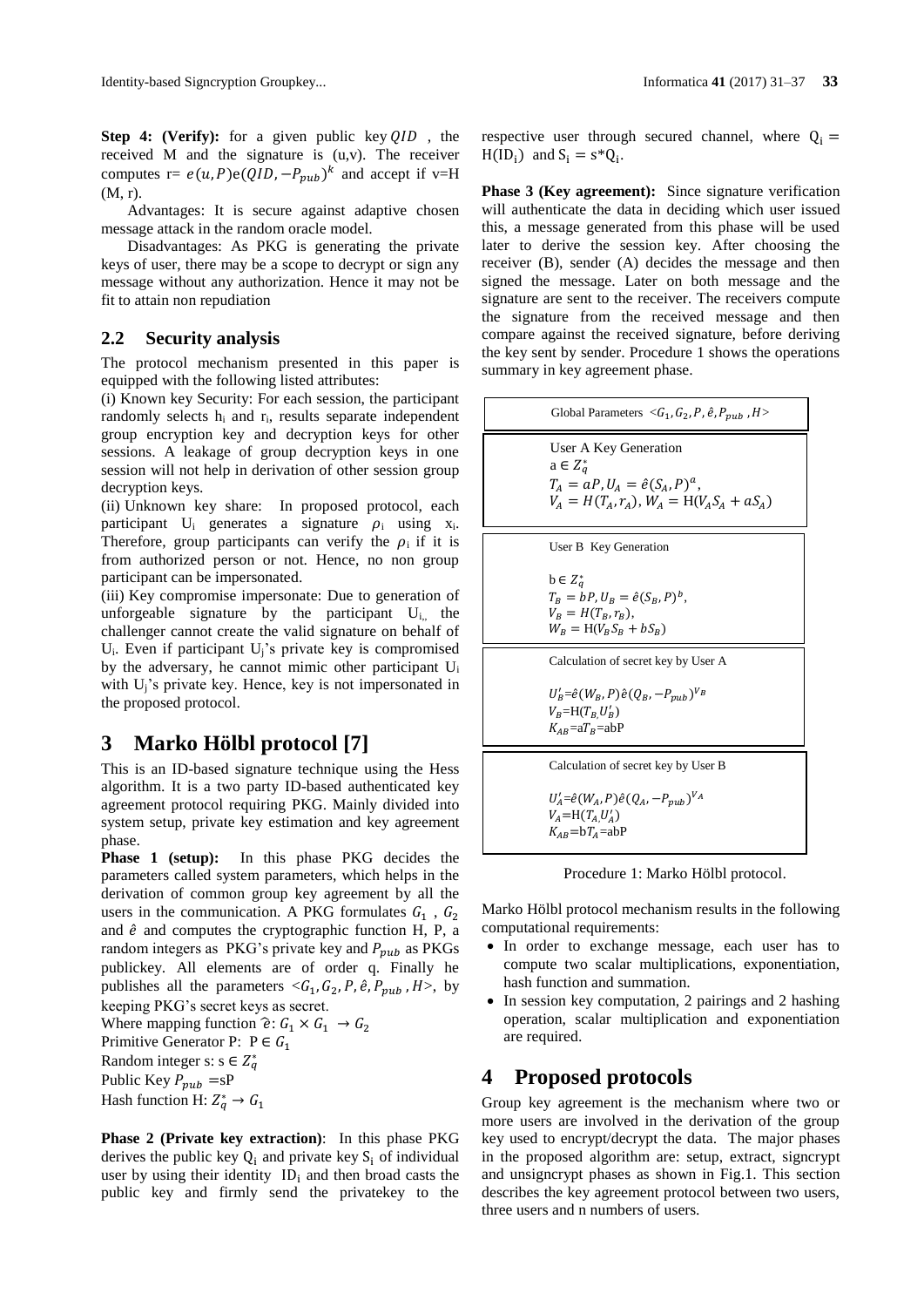#### **4.1 Proposed protocol for two users**

This protocol is designed based on the Malone-Lee [6] ID-based crypto system scheme. It is protected against chosen random oracle model under BDH. The advantage of this algorithm is to perform the message encryption and decryption in only one step to attain security services more efficiently, instead of first signing and then encryption. This scheme is the combination of Boneh IBE cryptosystem with the variant of Hesses Identity based signature.

**Step 1: (Setup):** This phase usually finalizes the number of users willing to join the group communication. Once the number of users is decided, then PKG will finalize the common parameters to be used in the derivation of other phase parameters. A PKG considers three hash functions  $H_1$ ,  $H_2$ ,  $H_3$  and P. PKG can choose a random integer s, master private key and calculates  $P_{\text{pub}}=sP$ . Finally publishes the parameters <P,  $\hat{e}$ ,  $P_{\text{pub}}$ ,  $H_1$ ,  $H_2$ ,  $H_3$ >, by keeping PKG's secret key s as secret.

**Step 2: Extract:** PKG employs user's identity information in the derivation of secret and public keys. The input for this phase is user identity and produces QID and D. PKG uses user A Identity  $(ID_A) \in \{0,1\}^*$  and calculates public key  $QID_A = H_1(ID_A)$  and secret key  $SID_A = s^* QID_A$ . Once generated  $SID_A$  is securely sent to user A. This process repeats for user B, in calculating  $QID_B$  and  $SID_B$  using the identity( $ID_B$ ).

**Step 3: Signcrypt**: Both users A and B can execute this phase in parallel, where individual user uses their SID, along with other users public key QID and their key contribution k in the derivation of ciphertext and the signature generation.



Figure 1: Group key agreement protocol.

The steps for the signcrypt at user A side is as follows:

- a. User A selects ka  $\in \{0,1\}^l$ , computes  $QID_B$ =  $H_1(ID_B)$ . ------(1)
- b. User A chooses a random number  $X_A \leftarrow Z_q^*$  and set  $U_A = X_A P$  -----(2)
- c. Calculates  $R_A = H_1(U_A \parallel k\alpha), W_A = X_A.P_{pub}$ ,  $V_A =$  $R_A.SID_A + W_A$ ,  $Y_A = e(W_A, QID_B)$ ,  $T_A = H_3(Y_A)$ . ---(3)

d. Finally computes  $\sigma_A = T_A \oplus k\alpha$  and then sends  $C_A = (\sigma_A, U_A, V_A)$  to B. ----(4)

Here A chooses the key ka and communicates to B by adding a signature for the verification. Parallely B also chooses his contribution in key agreement kb, User B follows the above steps, uses his private key  $SID<sub>B</sub>$  and A's public key  $QID_A$  and then sends  $C_B = (\sigma_B, U_B, V_B)$  to A.



Figure 2: Key agreement among three users.

**Step 4: Unsigncrypt: K**ey contribution of A can be extracted from  $C_A$  after comparing the signature validation condition. B uses the following steps in the derivation of ka from received  $C'_{A}$ .

- *a*) Computes the A's public key  $QID<sub>A</sub>=H<sub>1</sub>(ID<sub>A</sub>)$  ---(5)
- *b*) parse  $C'_{A} = (\sigma'_{A}, U'_{A}, V'_{A})$ , compute  $Y'_{A} = e(SID_{B}, U'_{A})$ ,  $T'_{A} = H_3(Y'_{A})$ ,  $ka' = T'_{A} \oplus \sigma'_{A}$  and  $R'_{A} = H_1(U'_{A} || ka)$ .  $--(6)$
- *c*) Accept ka' when  $e(V'_{A}, P)$  =  $e(QID_A, P_{pub})^{R'A}$ . $e(U'_A, P_{pub})$  ------(7)

Limitations of the work:

- Proposed technique withstands outsider attacks (i.e. adversary is not permitted to exhibit the sender's private key with which the cipher text was created).
- Another limitation is due to the procedure used by the receiver in non repudiation. The receiver needs to prove to the third party that sender is the authorized person of a given plaintext.

### **4.2 Group key agreement with three users**

The proposed algorithm is extended to three users and their arrangement is shown in Figure 2, where, the setup and extraction phase is same as described in section 3. During the signcrypt phase, user-1 uses other users public key with whom he wants to share the key and then computes the respective value C1, j where j  $\in \{3,2\}$ . From the diagram, user-1 calculates  $C_{12}$  and  $C_{13}$  and send to user-2 and user-3 respectively. Similarly user-2 calculates their contributions  $C_{21}$  and  $C_{23}$  and then send to user 1 and 3. After signcrypt phase each user will receive the encrypted contributions from other users in the group. All the keys will be decrypted and then extract the individual key user contributions after validating the signature. Once all user signatures were satisfied, individual user adds his contribution and apply the XOR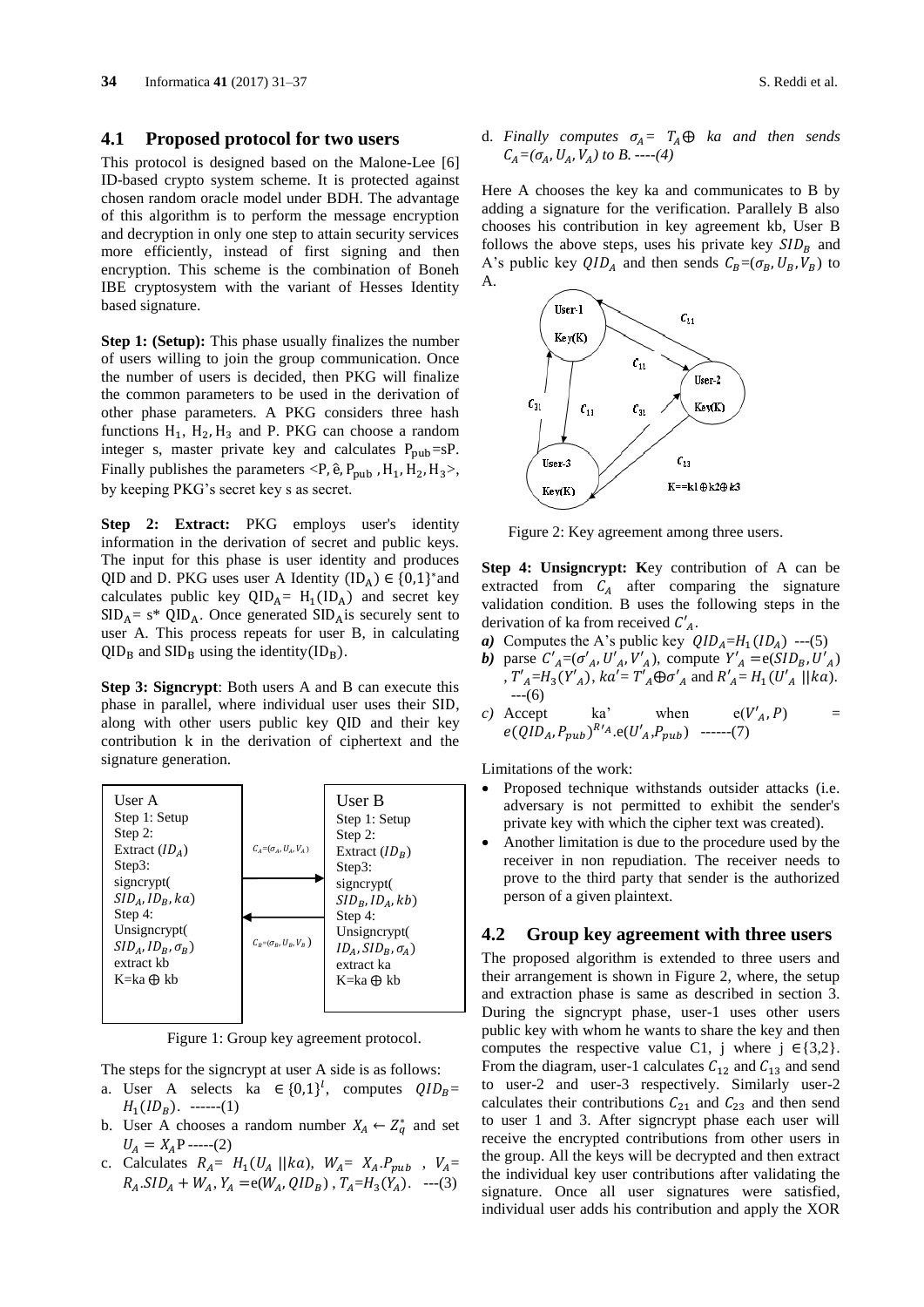operation on all the users in group in order to derive the session group key.

### **4.3 Generalized group key agreement**

**Step 1: (Setup):** This phase usually finalizes the number of users willing to join in the group communication. Once the users joining task gets completed, then PKG will finalize the common parameters to be used in the derivation of other phase parameters. A PKG considers hash functions  $H_1$ ,  $H_2$ ,  $H_3$  and P. PKG can choose a random integer s, master private key and calculates  $P_{pub}=s*P$ . Finally publish the parameters  $\langle P, \hat{e}, P_{pub}, H_1, H_2, H_3 \rangle$ , by keeping PKG's secret key s as secret.

**Step 2: Extract:** PKG uses individual user's identity information in the derivation of secret and public keys. The input for this phase is user identity and produces  $QID$  and  $SID$  which represents public and private keys respectively. PKG uses user i  $(1 \le i \le n)$  identity  $(ID_i)$  and computes  $QID_i = H_1(ID_i)$  and secretkey  $SID_i = s*QID_i$ , then sends  $SID<sub>i</sub>$  securily to i.

For i=1 to n Calculate  $QID_i = H_1(ID_i)$  ---(8) Calculate  $SID_i = s^* QID_i$  ---(9)

**Step 3: Signcrypt**: Each user derives the parameters individually to other participant and communicates. User-1 in the group will first decide ka and then calculates other variables:  $X_1$ ,  $U_1$ ,  $R_1$ ,  $W_1$ ,  $Y_{1,i}$ ,  $V_1$  and  $T_{1,i}$ . Similarly user-i uses the signcrypt algorithm to securely share his key contribution ki.

a. A selects ki  $\in \{0,1\}^l$ , computes  $QID_j = H_1(ID_j)$  ( $1 \le j$ )  $\leq n$ , i≠ i) ---(10)

b. Afterwards he chooses a random number  $X_i \leftarrow Z_q^*$ and set  $U_i = X_i P$ ---(11)

c. Calculates  $R_i = H_1(U_i \mid |ki)$ ,  $W_i = X_i P_{pub}$ ,  $V_i =$  $R_i$ . $SID_i + W_i$  ---(12)

d. For each user  $j$  (  $j \neq i$ ), user i computes  $Y_{i,j} = e(W_i, QID_j)$ ,  $T_{i,j} = H_3(Y_i)$ .---(13)

e. Finally computes  $\sigma_{i,j} = T_{i,j} \oplus$  ka and then sends  $C_{i,j} = (\sigma_{i,j}, U_A, V_A)$  user  $-j$   $(1 \le j \le n, j \ne i)$ .---(14)

**Step 4: Unsigncrypt:** User-j uses the following steps in the derivation of ki from received  $C'_{i,j}$  key contribution of i<sup>th</sup> user can be extracted from  $C_{i,i}$  after comparing the signature validation condition

a.. Computes the i's public key  $QID_i=H_1(ID_i)$  ---(15) b.Parse  $C'_{i,j} = (\sigma'_{i,j}, U'_{i}, V'_{i}),$  compute  $Y'_{i} = e(SID_{j}, U'_{i}),$  $T'_{i} = H_{3}(Y'_{i}), \ ki' = T'_{i} \oplus \sigma'_{i} \text{ and } R'_{i} = H_{1}((U'_{i} \ || ki). \ -(16)$ *c*. Accept *ki'* when  $e(V'_i, P) = e(QID_i, P_{pub})^{R'i} \cdot e(U'_i, P_{pub})$ .

--- (17)

# **5 Performance analyses**

Proposed protocol is compared with Wang [16], Yuan-Li [18], Chow–Choo without escrow[19], Choie-jeong-Lee[20] and Marko Hölbl et.al [7]. Tables 1&2 illustrate comparison of the suggested protocol against the existing protocols. The efficiency is estimated by considering the communication cost and the execution cost. Communication cost includes number of rounds and the length of message transmitted through the network during protocol execution. Overall number of rounds in protocol



Figure 3: Generalized key agreement Protocol.

is the primary concern in practical environments where the group users are more in number. Yuan-Li has one round operation in key agreement phase, used one multiplication and exponentiation, one addition. Protocol is secured against the key impersonation, backward and forward secrecy. Wang's method almost uses the same number of operations as yuan's method, but computation time is more. Chow–Choo without escrow key agreement protocol mainly contains two rounds: one is extract phase and the other is key agreement phase. During the extract phase, one hash function and pairing function, remaining operations were used during the key agreement phase.

| <b>Protocol</b><br><b>Name</b> |         | Commu<br>nication |     |     |             |            |      |
|--------------------------------|---------|-------------------|-----|-----|-------------|------------|------|
|                                | pairing | Mul               | Exp | Add | <b>Hash</b> | <b>XOR</b> | Cost |
| $[16]$                         |         | 3                 | 0   | 3   | 3           | 0          | 1    |
| [18]                           | 1       | 3                 | 0   | 2   | 1           | 0          |      |
| $[19]$                         |         | 4                 | 0   | 2   | 1           | 0          | 2    |
| $[20]$                         | 2       | 4                 | 0   | 0   | 2           | 0          | 1    |
| $[7]$                          | 3       | 3                 | 2   | 1   | 3           | 0          | 3    |
| Proposed                       | 1       | 5                 | 0   |     |             | 1          | 3    |

P2P: total point to point communication per user: Pairing: total number of mapping or pairing operations per user: Add: Total number of addition operations per user: Exp : total exponentiations performed per user.: Mul: total scalar multiplications computed : XoR: total XOR operations computed; Hash: total hash functions evaluated per user : Rounds: Number of Rounds

Table 1: Efficiency Comparison with other protocols.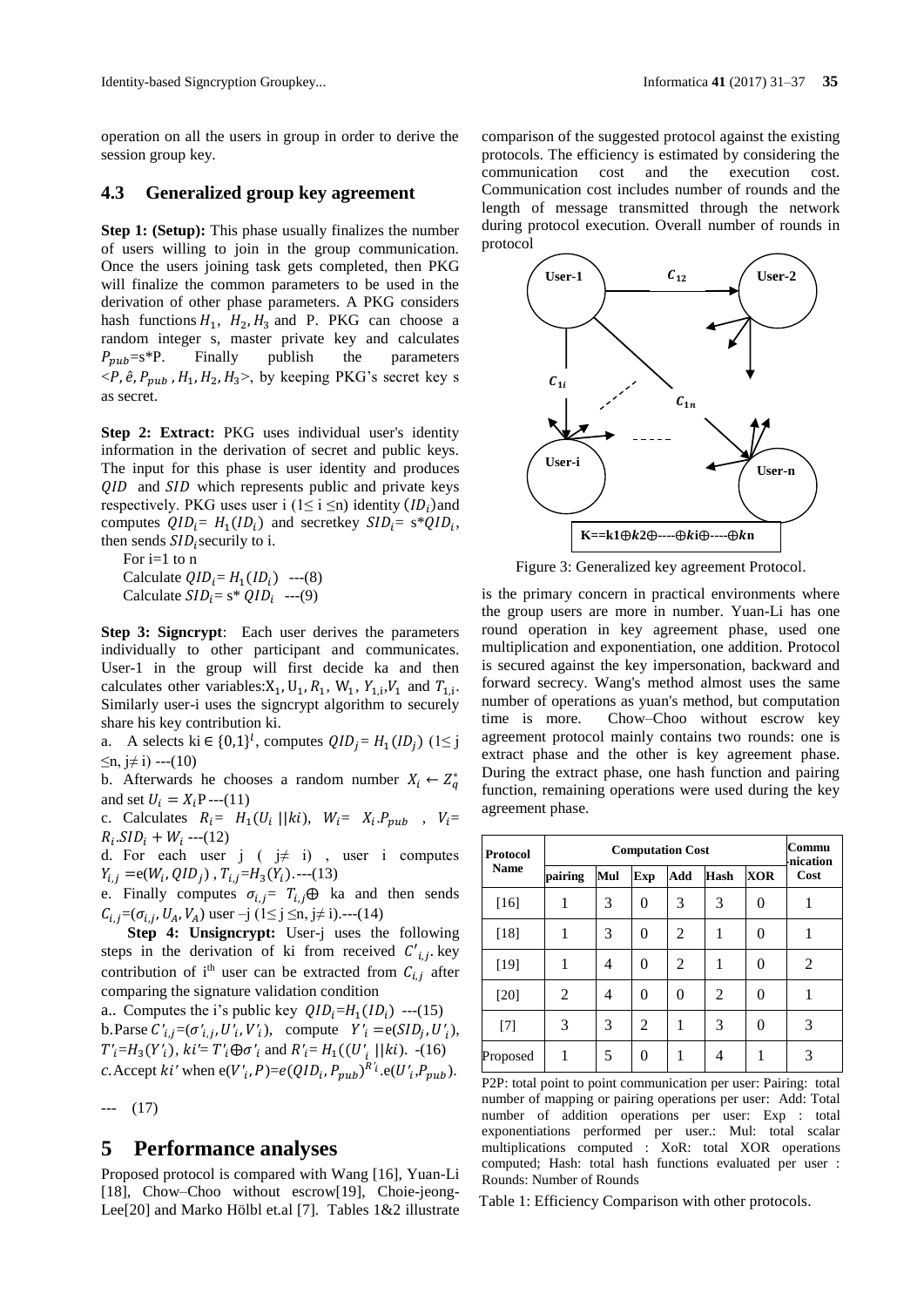| Protocol<br>name | <b>KKS</b> | FoS | <b>UKS</b> | <b>BS</b> | KC | KI |
|------------------|------------|-----|------------|-----------|----|----|
| $[16]$           |            |     |            |           |    |    |
| $[18]$           |            |     |            |           |    |    |
| $[19]$           |            |     |            |           |    |    |
| $[20]$           |            |     |            |           |    |    |
| [7]              |            |     |            |           |    |    |
| Proposed         |            |     |            |           |    |    |

KI:Key Impersonation BS:Backward Secrecy UKS:Unknown Key Share FoS:Forward Secrecy; KC:Key control

Table 2: Security Analysis with existing protocols.

Marko Hölbl et.al method uses three multiplications, three pairings, two exponentiations, one addition, and three hashing operations in three rounds for finalizing group key using pairing based key agreement. roposed algorithm has three rounds setup, private key extraction and common key agreement in the group. The computation time for proposed protocol is less compared to [7] and [20] protocols because of less number of pairing operations. The proposed protocol requires more time in scalar multiplication and XOR operation. The protocol does not require any exponential operations. Inspite of more number of hash functions, the proposed protocol requires less computation time because of involvement of less expensive operations.

## **6 Conclusion**

An enhanced ID-based authenticated key agreement protocol is proposed and discussed, which employs signatures to authenticate participated user and verifies correctness of transferred messages between two users. The effectiveness and security of proposed technique showed all desired security properties and was compared against existing protocols in terms of efficiency and security. The protocol further confirms all the security properties with minimum time efficiency. In future, the protocol can be extended to hierarchical and cluster based network environment for establishing a secured communication. Also it can be applied in IoT based machine to machine communication, and machine to device communication.

### **7 References**

- [1] A. Menezes, P.C. Van Oorschot, S. Vanstone,( 1997) Handbook of Applied Cryptography, CRC Press,.
- [2] W. Diffie, M. Hellman,( 1976), New directions in cryptography, IEEE Trans. Inform. Theory 22 (6),pp. 644–654.
- [3] A. Joux(2000), A one round protocol for tripartite Diffie–Hellman, in: 4th International Symposium on Algorithmic Number Theory, in: Lecture Notes inComput. Sci., vol. 1838, Springer, New York, pp. 385–394.
- [4] A. Shamir(1985), Identity-based cryptosystems and signature schemes, in: Advances in Cryptology – CRYPTO'84, Springer, New York, pp. 47–53.
- [5] D. Boneh, M. Franklin (2003), Identity-based encryption from the Weil pairing, SIAM J. Comput. Vol,32 issue-3,pp: 586–615.
- [6] J.Malonee-Lee(2002), "Identitity based signcryption, Available at *<http://eprint.iacr.org/2002/098>*
- [7] Marko Hölbl et.al(2012)," An improved two-party identity-based authenticated key agreement protocol using pairings,journal of computer and system sciences ,vol:78,pp.142-150.
- [8] L. Chen, C. Kudla(2003), Identity based authenticated key agreement protocols from pairings, in: Computer Security Foundations Workshop, IEEE, USA,pp. 219–233.
- [9] K.K.R. Choo, McCullagh–Barreto(2005)," twoparty ID-based authenticated key agreement protocols",Internat. J. Netw. Secur.vol-1,issue-3,pp.154–160.
- [10] N. McCullagh, P.S.L.M. Barreto(2004), A new two-party identity-based authenticated agreement, Cryptology ePrint Archive Report .
- [11] K. Shim(2003), Efficient ID-based authenticated key agreement protocol based on Weil pairing, Electronics Lett. 39 (8) ,pp.653–654.
- [12] K. Shim(2005), Cryptanalysis of two ID-based authenticated key agreement protocols from pairings, Cryptology ePrint Archive Report 2005/357.
- [13] N.P. Smart(2002), Identity-based authenticated key agreement protocol based on Weil pairing, Electronics Lett. 38 (13) ,pp.630–632.
- [14] H.M. Sun, B.T. Hsieh(2003), Security analysis of Shim's authenticated key agreement protocols from pairings, Cryptology ePrint Archive Report 2003/113.
- [15] Y. Wang(2005), Efficient identity-based and authenticated key agreement protocol, Cryptology ePrint Archive Report2005/108.
- [16] S.B. Wang, Z.F. Cao, H.Y. Bao(2005), Security of an efficient ID-based authenticated key agreement protocol from pairings, in: Parallel and Distributed Processingand Applications – ISPA2005, in: Lecture Notes in Comput. Sci., vol. 3759, Springer, New York, pp. 342–349.
- [17] G. Xie(2004), Cryptanalysis of Noel McCullagh and Paulo S.L.M. Barreto's two-party identitybased key agreement, Cryptology ePrint Archive Report 2004/308.
- [18] Q. Yuan(2005), S. Li, A new efficient ID-based authenticated key agreement protocol, Cryptology ePrint Archive Report 2005/309.
- [19] Z. Cheng, L. Chen(2007), " On security proof of McCullaghBarretos key agreement protocol and its variants" , Internat. J. Secur. Networks 2 ,pp.251– 259.
- [20] Y.J. Choie, E. Jeong, E. Lee (2005), Efficient identity-based authenticated key agreement protocol from pairings, Appl. Math. Comput. 162 (1) ,pp.179–188.
- [21] Chakraborty, S., Chatterjee, S., Dey, N., Ashour, A. S., & Hassanien, A. E. (2017). Comparative